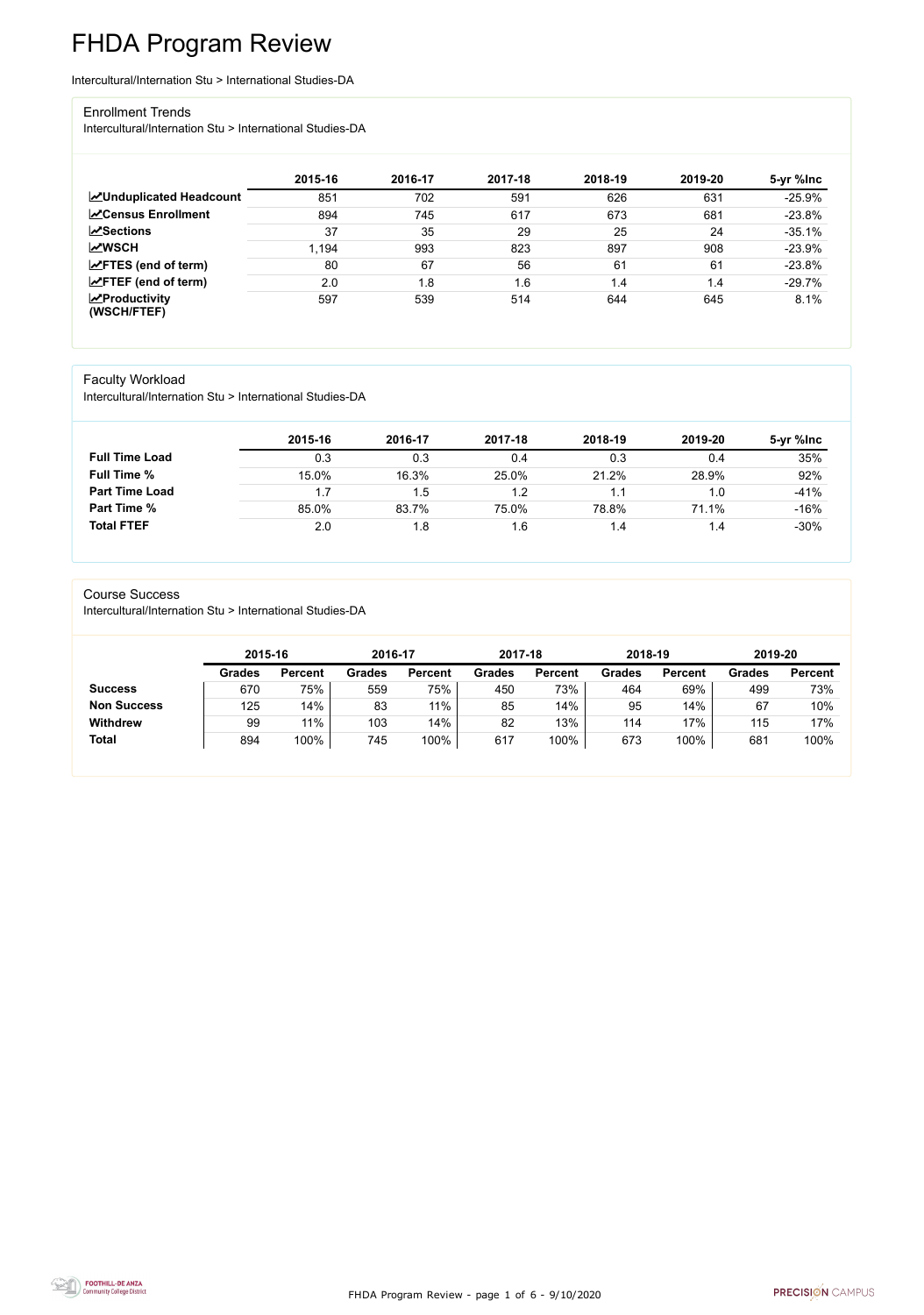FHDA Program Review - page 2 of 6 - 9/10/2020



### Course Success for African American, Latinx, and Filipinx Students

### Course Success for Asian, Native American, Pacific Islander, White, and Decline to State Students

|                    | 2015-16       |                | 2016-17       |                | 2017-18       |                | 2018-19       |                | 2019-20       |                |
|--------------------|---------------|----------------|---------------|----------------|---------------|----------------|---------------|----------------|---------------|----------------|
|                    | <b>Grades</b> | <b>Percent</b> | <b>Grades</b> | <b>Percent</b> | <b>Grades</b> | <b>Percent</b> | <b>Grades</b> | <b>Percent</b> | <b>Grades</b> | <b>Percent</b> |
| <b>Success</b>     | 120           | 55%            | 94            | 56%            | 110           | 61%            | 102           | 55%            | 109           | 59%            |
| <b>Non Success</b> | 61            | 28%            | 31            | 18%            | 38            | 21%            | 36            | 19%            | 31            | 17%            |
| <b>Withdrew</b>    | 38            | 17%            | 43            | 26%            | 33            | 18%            | 47            | 25%            | 45            | 24%            |
| <b>Total</b>       | 219           | 100%           | 168           | 100%           | 181           | 100%           | 185           | 100%           | 185           | 100%           |

|                    | 2015-16       |                | 2016-17       |                | 2017-18       |                | 2018-19       |                | 2019-20       |                |
|--------------------|---------------|----------------|---------------|----------------|---------------|----------------|---------------|----------------|---------------|----------------|
|                    | <b>Grades</b> | <b>Percent</b> | <b>Grades</b> | <b>Percent</b> | <b>Grades</b> | <b>Percent</b> | <b>Grades</b> | <b>Percent</b> | <b>Grades</b> | <b>Percent</b> |
| <b>Success</b>     | 550           | 81%            | 465           | 81%            | 340           | 78%            | 362           | 74%            | 390           | 79%            |
| <b>Non Success</b> | 64            | 9%             | 52            | 9%             | 47            | 11%            | 59            | 12%            | 36            | 7%             |
| <b>Withdrew</b>    | 61            | 9%             | 60            | 10%            | 49            | 11%            | 67            | 14%            | 70            | 14%            |
| <b>Total</b>       | 675           | 100%           | 577           | 100%           | 436           | 100%           | 488           | 100%           | 496           | 100%           |
|                    |               |                |               |                |               |                |               |                |               |                |

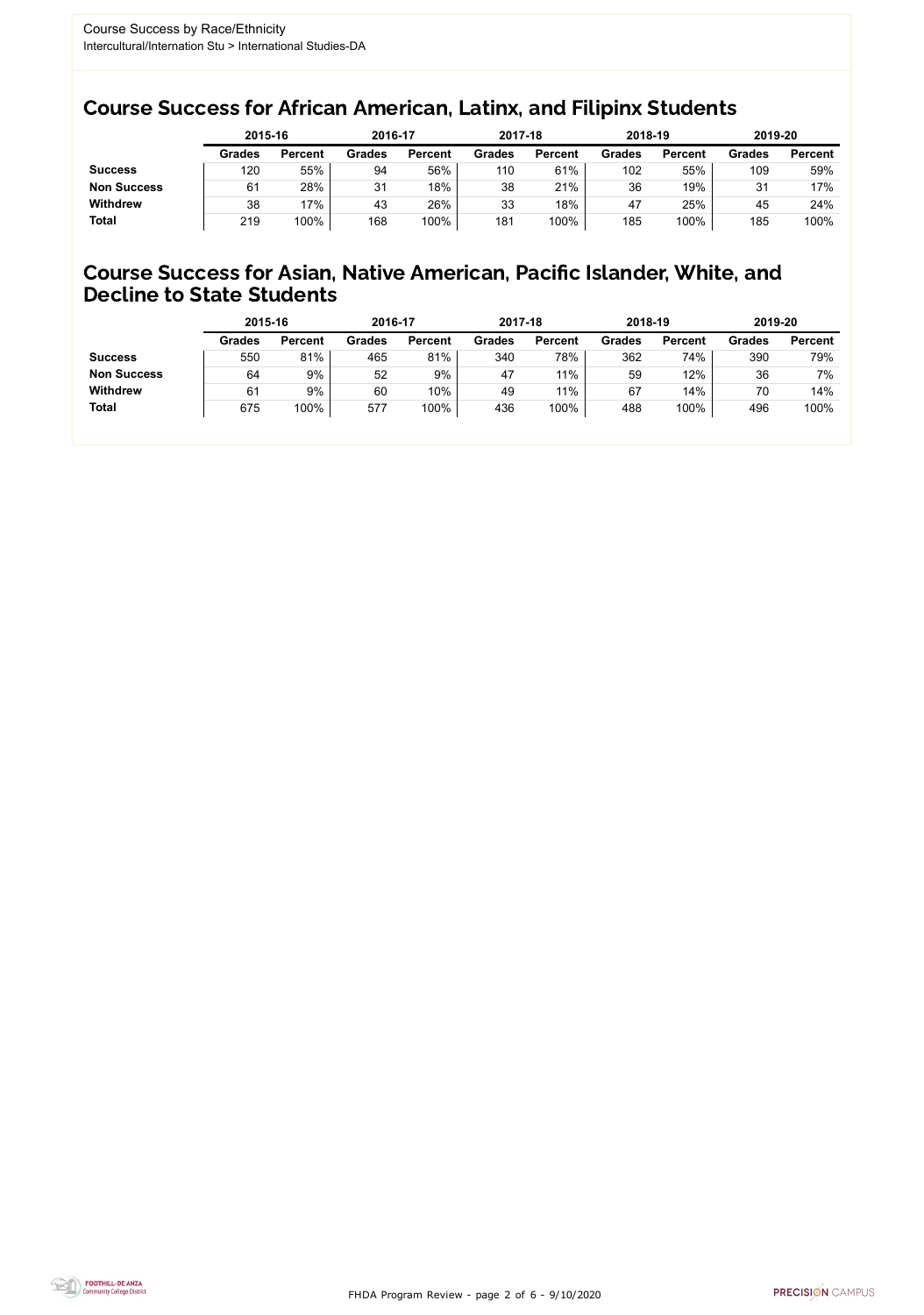

Some courses may continue to be listed but no longer have data due to renumbering or because the course was not offered in the past five years.



## by Gender

|                     |     | 2015-16        |     | 2016-17        |     | 2017-18        | 2018-19 |                | 2019-20 |                |
|---------------------|-----|----------------|-----|----------------|-----|----------------|---------|----------------|---------|----------------|
|                     | Enr | <b>Percent</b> | Enr | <b>Percent</b> | Enr | <b>Percent</b> | Enr     | <b>Percent</b> | Enr     | <b>Percent</b> |
| <b>Female</b>       | 431 | 48%            | 365 | 49%            | 326 | 53%            | 340     | 51%            | 358     | 53%            |
| <b>Male</b>         | 459 | 51%            | 376 | 50%            | 287 | 47%            | 324     | 48%            | 313     | 46%            |
| <b>Not Reported</b> | 4   | $0\%$          |     | $1\%$          |     | $1\%$          | 9       | $1\%$          | 10      | 1%             |
| <b>Total</b>        | 894 | 100%           | 745 | 100%           | 617 | 100%           | 673     | 100%           | 681     | 100%           |

## by Ethnicity

|                         | 2015-16        |                |                | 2016-17        |     | 2017-18        | 2018-19        |                | 2019-20 |                |
|-------------------------|----------------|----------------|----------------|----------------|-----|----------------|----------------|----------------|---------|----------------|
|                         | Enr            | <b>Percent</b> | Enr            | <b>Percent</b> | Enr | <b>Percent</b> | Enr            | <b>Percent</b> | Enr     | <b>Percent</b> |
| <b>African American</b> | 29             | 3%             | 23             | 3%             | 36  | 6%             | 24             | 4%             | 18      | 3%             |
| Asian                   | 545            | 61%            | 482            | 65%            | 333 | 54%            | 393            | 58%            | 370     | 54%            |
| <b>Filipinx</b>         | 44             | 5%             | 41             | 6%             | 46  | 7%             | 58             | 9%             | 59      | 9%             |
| Latinx                  | 146            | 16%            | 104            | 14%            | 99  | 16%            | 103            | 15%            | 108     | 16%            |
| <b>Native American</b>  | 5              | $1\%$          | $\overline{2}$ | $0\%$          | 6   | $1\%$          | $\overline{2}$ | $0\%$          | 5       | 1%             |
| <b>Pacific Islander</b> | $\overline{2}$ | $0\%$          | 0              | $0\%$          | 3   | $0\%$          |                | $0\%$          | 9       | 1%             |
| White                   | 84             | 9%             | 76             | 10%            | 74  | 12%            | 83             | 12%            | 93      | 14%            |
| <b>Decline to State</b> | 39             | 4%             | 17             | 2%             | 20  | 3%             | 9              | $1\%$          | 19      | 3%             |
| <b>Total</b>            | 894            | 100%           | 745            | 100%           | 617 | 100%           | 673            | 100%           | 681     | 100%           |

## by Age

|              | 2015-16 |                |     | 2016-17        |     | 2017-18        |     | 2018-19        |     | 2019-20        |  |
|--------------|---------|----------------|-----|----------------|-----|----------------|-----|----------------|-----|----------------|--|
|              | Enr     | <b>Percent</b> | Enr | <b>Percent</b> | Enr | <b>Percent</b> | Enr | <b>Percent</b> | Enr | <b>Percent</b> |  |
| 19 or less   | 196     | 22%            | 144 | 19%            | 125 | 20%            | 186 | 28%            | 152 | 22%            |  |
| $20 - 24$    | 542     | 61%            | 457 | 61%            | 365 | 59%            | 361 | 54%            | 405 | 59%            |  |
| 25-39        | 147     | 16%            | 134 | 18%            | 104 | 17%            | 100 | 15%            | 104 | 15%            |  |
| $40 +$       | 9       | $1\%$          | 10  | $1\%$          | 23  | 4%             | 26  | 4%             | 20  | 3%             |  |
| <b>Total</b> | 894     | 100%           | 745 | 100%           | 617 | 100%           | 673 | 100%           | 681 | 100%           |  |

# by Education Level

|                           | 2015-16 |                |     | 2016-17        |     | 2017-18        |     | 2018-19        | 2019-20 |                |
|---------------------------|---------|----------------|-----|----------------|-----|----------------|-----|----------------|---------|----------------|
|                           | Enr     | <b>Percent</b> | Enr | <b>Percent</b> | Enr | <b>Percent</b> | Enr | <b>Percent</b> | Enr     | <b>Percent</b> |
| <b>Bachelor or higher</b> | 17      | $2\%$          | 20  | 3%             | 21  | 3%             | 30  | 4%             | 21      | 3%             |
| <b>Associate</b>          | 12      | $1\%$          | 9   | $1\%$          | 15  | 2%             | 12  | 2%             |         | 2%             |
| <b>HS/Equivalent</b>      | 742     | 83%            | 635 | 85%            | 537 | 87%            | 589 | 88%            | 599     | 88%            |
| <b>All Other</b>          | 123     | 14%            | 81  | 11%            | 44  | 7%             | 42  | 6%             | 44      | 6%             |
| <b>Total</b>              | 894     | 100%           | 745 | 100%           | 617 | 100%           | 673 | 100%           | 681     | 100%           |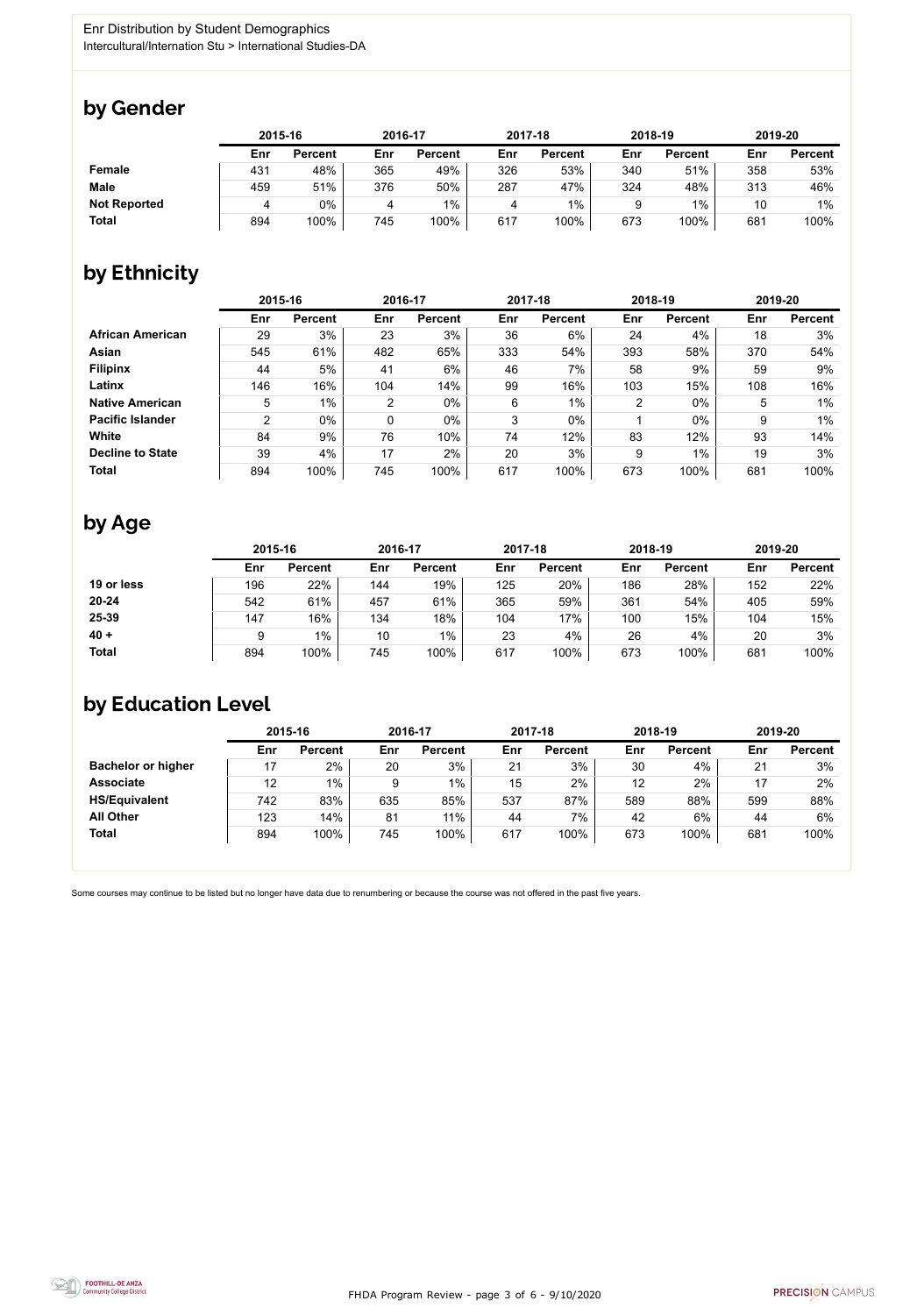FHDA Program Review - page 4 of 6 - 9/10/2020



### Success Rates by Gender Intercultural/Internation Stu > International Studies-DA

|                     | 2019-20       |                                                                         |               |                |               |                |               |                |  |  |  |  |  |
|---------------------|---------------|-------------------------------------------------------------------------|---------------|----------------|---------------|----------------|---------------|----------------|--|--|--|--|--|
|                     |               | <b>Total</b><br><b>Withdrew</b><br><b>Non Success</b><br><b>Success</b> |               |                |               |                |               |                |  |  |  |  |  |
|                     | <b>Grades</b> | <b>Percent</b>                                                          | <b>Grades</b> | <b>Percent</b> | <b>Grades</b> | <b>Percent</b> | <b>Grades</b> | <b>Percent</b> |  |  |  |  |  |
| <b>Female</b>       | 267           | 75%                                                                     | 36            | 10%            | 55            | 15%            | 358           | 100%           |  |  |  |  |  |
| <b>Male</b>         | 225           | 72%                                                                     | 29            | 9%             | 59            | 19%            | 313           | 100%           |  |  |  |  |  |
| <b>Not Reported</b> |               | 70%                                                                     |               | 20%            |               | 10%            | 10            | 100%           |  |  |  |  |  |
| All                 | 499           | 73%                                                                     | 67            | 10%            | 115           | 17%            | 681           | 100%           |  |  |  |  |  |

|                     |                |                |                    | 2018-19        |                 |                |               |                |
|---------------------|----------------|----------------|--------------------|----------------|-----------------|----------------|---------------|----------------|
|                     | <b>Success</b> |                | <b>Non Success</b> |                | <b>Withdrew</b> |                | <b>Total</b>  |                |
|                     | <b>Grades</b>  | <b>Percent</b> | <b>Grades</b>      | <b>Percent</b> | <b>Grades</b>   | <b>Percent</b> | <b>Grades</b> | <b>Percent</b> |
| <b>Female</b>       | 225            | 66%            | 53                 | 16%            | 62              | 18%            | 340           | 100%           |
| <b>Male</b>         | 235            | 73%            | 40                 | 12%            | 49              | 15%            | 324           | 100%           |
| <b>Not Reported</b> | 4              | 44%            |                    | 22%            | 3               | 33%            |               | 100%           |
| All                 | 464            | 69%            | 95                 | 14%            | 114             | 17%            | 673           | 100%           |

|                     |               | 2017-18                              |               |                |               |                 |               |                |  |  |  |  |  |  |
|---------------------|---------------|--------------------------------------|---------------|----------------|---------------|-----------------|---------------|----------------|--|--|--|--|--|--|
|                     |               | <b>Non Success</b><br><b>Success</b> |               |                |               | <b>Withdrew</b> | <b>Total</b>  |                |  |  |  |  |  |  |
|                     | <b>Grades</b> | <b>Percent</b>                       | <b>Grades</b> | <b>Percent</b> | <b>Grades</b> | <b>Percent</b>  | <b>Grades</b> | <b>Percent</b> |  |  |  |  |  |  |
| <b>Female</b>       | 236           | 72%                                  | 39            | 12%            | 51            | 16%             | 326           | 100%           |  |  |  |  |  |  |
| <b>Male</b>         | 210           | 73%                                  | 46            | 16%            | 31            | 11%             | 287           | 100%           |  |  |  |  |  |  |
| <b>Not Reported</b> | 4             | 100%                                 | $\mathbf 0$   | 0%             | 0             | $0\%$           | 4             | 100%           |  |  |  |  |  |  |
| All                 | 450           | 73%                                  | 85            | 14%            | 82            | 13%             | 617           | 100%           |  |  |  |  |  |  |

|                     |               | 2016-17        |               |                |                 |                |               |                |  |  |
|---------------------|---------------|----------------|---------------|----------------|-----------------|----------------|---------------|----------------|--|--|
|                     |               | <b>Success</b> |               |                | <b>Withdrew</b> |                | <b>Total</b>  |                |  |  |
|                     | <b>Grades</b> | <b>Percent</b> | <b>Grades</b> | <b>Percent</b> | <b>Grades</b>   | <b>Percent</b> | <b>Grades</b> | <b>Percent</b> |  |  |
| Female              | 267           | 73%            | 34            | 9%             | 64              | 18%            | 365           | 100%           |  |  |
| <b>Male</b>         | 289           | 77%            | 49            | 13%            | 38              | 10%            | 376           | 100%           |  |  |
| <b>Not Reported</b> |               | 75%            |               | 0%             |                 | 25%            | 4             | 100%           |  |  |
| <b>All</b>          | 559           | 75%            | 83            | 11%            | 103             | 14%            | 745           | 100%           |  |  |

|                     | 2015-16        |                |                    |                |               |                |               |                |
|---------------------|----------------|----------------|--------------------|----------------|---------------|----------------|---------------|----------------|
|                     | <b>Success</b> |                | <b>Non Success</b> |                | Withdrew      | <b>Total</b>   |               |                |
|                     | <b>Grades</b>  | <b>Percent</b> | <b>Grades</b>      | <b>Percent</b> | <b>Grades</b> | <b>Percent</b> | <b>Grades</b> | <b>Percent</b> |
| Female              | 333            | 77%            | 55                 | 13%            | 43            | 10%            | 431           | 100%           |
| <b>Male</b>         | 334            | 73%            | 69                 | 15%            | 56            | 12%            | 459           | 100%           |
| <b>Not Reported</b> | J              | 75%            |                    | 25%            | ν             | $0\%$          | 4             | 100%           |
| All                 | 670            | 75%            | 125                | 14%            | 99            | 11%            | 894           | 100%           |

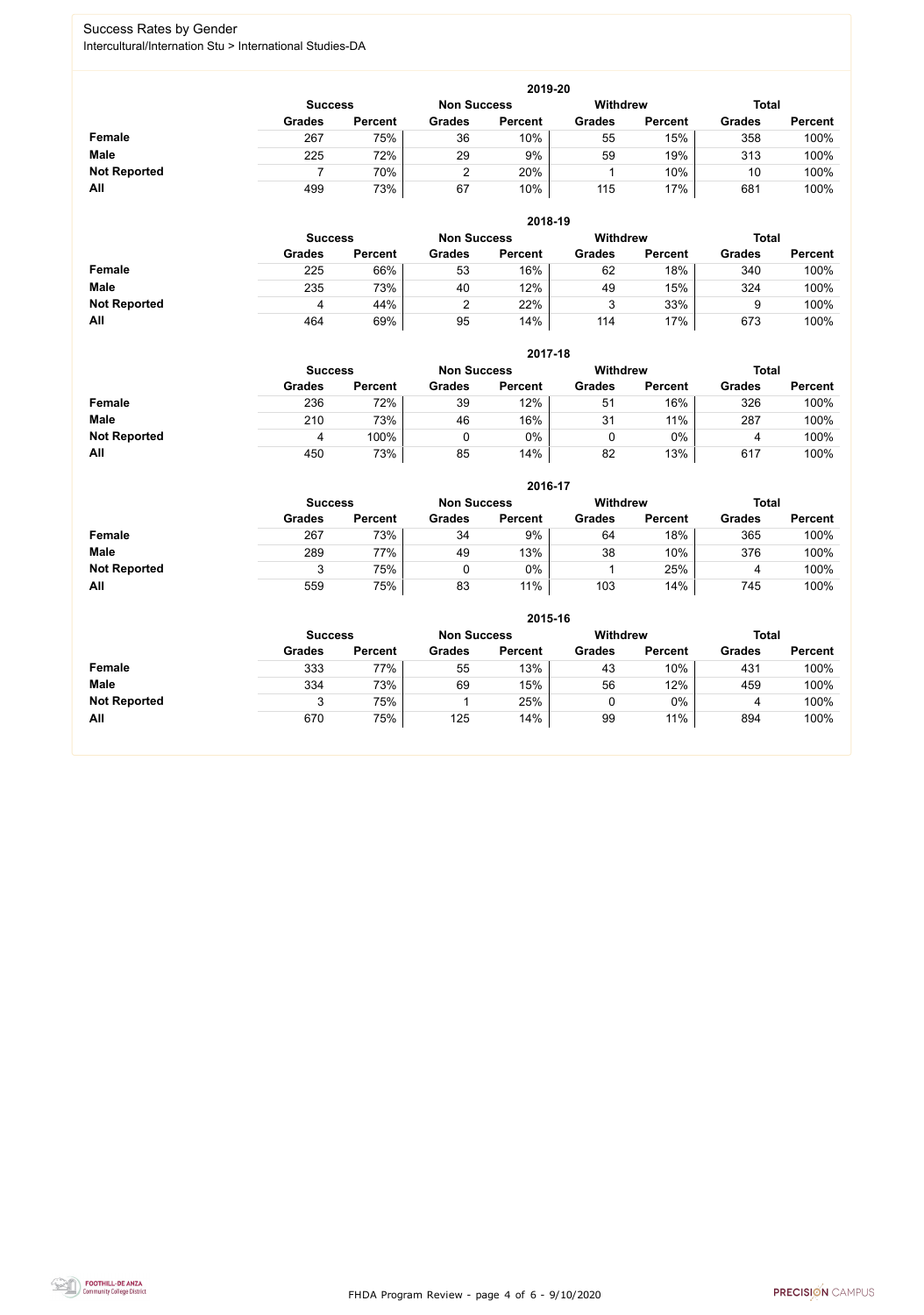FHDA Program Review - page 5 of 6 - 9/10/2020



### Success Rates by Age Intercultural/Internation Stu > International Studies-DA

|            | 2019-20        |                |                    |                |                 |                |               |                |  |
|------------|----------------|----------------|--------------------|----------------|-----------------|----------------|---------------|----------------|--|
|            | <b>Success</b> |                | <b>Non Success</b> |                | <b>Withdrew</b> |                | <b>Total</b>  |                |  |
|            | <b>Grades</b>  | <b>Percent</b> | <b>Grades</b>      | <b>Percent</b> | <b>Grades</b>   | <b>Percent</b> | <b>Grades</b> | <b>Percent</b> |  |
| 19 or less | 123            | 81%            | 10                 | 7%             | 19              | 13%            | 152           | 100%           |  |
| $20 - 24$  | 299            | 74%            | 38                 | 9%             | 68              | 17%            | 405           | 100%           |  |
| 25-39      | 64             | 62%            | 14                 | 13%            | 26              | 25%            | 104           | 100%           |  |
| $40 +$     | 13             | 65%            | 5                  | 25%            |                 | 10%            | 20            | 100%           |  |
| All        | 499            | 73%            | 67                 | 10%            | 115             | 17%            | 681           | 100%           |  |

|            | 2018-19        |                    |               |                 |               |                |               |                |  |
|------------|----------------|--------------------|---------------|-----------------|---------------|----------------|---------------|----------------|--|
|            | <b>Success</b> | <b>Non Success</b> |               | <b>Withdrew</b> |               | <b>Total</b>   |               |                |  |
|            | <b>Grades</b>  | <b>Percent</b>     | <b>Grades</b> | <b>Percent</b>  | <b>Grades</b> | <b>Percent</b> | <b>Grades</b> | <b>Percent</b> |  |
| 19 or less | 147            | 79%                | 17            | 9%              | 22            | 12%            | 186           | 100%           |  |
| $20 - 24$  | 233            | 65%                | 53            | 15%             | 75            | 21%            | 361           | 100%           |  |
| 25-39      | 68             | 68%                | 20            | 20%             | 12            | 12%            | 100           | 100%           |  |
| $40 +$     | 16             | 62%                | 5             | 19%             | 5             | 19%            | 26            | 100%           |  |
| All        | 464            | 69%                | 95            | 14%             | 114           | 17%            | 673           | 100%           |  |

|            | 2017-18        |                |               |                    |                 |                |               |                |  |
|------------|----------------|----------------|---------------|--------------------|-----------------|----------------|---------------|----------------|--|
|            | <b>Success</b> |                |               | <b>Non Success</b> | <b>Withdrew</b> |                | <b>Total</b>  |                |  |
|            | <b>Grades</b>  | <b>Percent</b> | <b>Grades</b> | <b>Percent</b>     | <b>Grades</b>   | <b>Percent</b> | <b>Grades</b> | <b>Percent</b> |  |
| 19 or less | 97             | 78%            | 17            | 14%                | 11              | 9%             | 125           | 100%           |  |
| $20 - 24$  | 267            | 73%            | 53            | 15%                | 45              | 12%            | 365           | 100%           |  |
| 25-39      | 68             | 65%            | 11            | 11%                | 25              | 24%            | 104           | 100%           |  |
| $40 +$     | 18             | 78%            | 4             | 17%                |                 | 4%             | 23            | 100%           |  |
| All        | 450            | 73%            | 85            | 14%                | 82              | 13%            | 617           | 100%           |  |

|            | 2016-17                              |                |               |                |                 |                |               |                |  |
|------------|--------------------------------------|----------------|---------------|----------------|-----------------|----------------|---------------|----------------|--|
|            | <b>Non Success</b><br><b>Success</b> |                |               |                | <b>Withdrew</b> |                | <b>Total</b>  |                |  |
|            | <b>Grades</b>                        | <b>Percent</b> | <b>Grades</b> | <b>Percent</b> | <b>Grades</b>   | <b>Percent</b> | <b>Grades</b> | <b>Percent</b> |  |
| 19 or less | 117                                  | 81%            | 11            | 8%             | 16              | 11%            | 144           | 100%           |  |
| $20 - 24$  | 342                                  | 75%            | 50            | 11%            | 65              | 14%            | 457           | 100%           |  |
| 25-39      | 94                                   | 70%            | 20            | 15%            | 20              | 15%            | 134           | 100%           |  |
| $40 +$     | 6                                    | 60%            | 2             | 20%            | っ<br>∠          | 20%            | 10            | 100%           |  |
| All        | 559                                  | 75%            | 83            | 11%            | 103             | 14%            | 745           | 100%           |  |

|            | 2015-16                              |                |               |                |                 |                |               |                |  |
|------------|--------------------------------------|----------------|---------------|----------------|-----------------|----------------|---------------|----------------|--|
|            | <b>Non Success</b><br><b>Success</b> |                |               |                | <b>Withdrew</b> |                | <b>Total</b>  |                |  |
|            | <b>Grades</b>                        | <b>Percent</b> | <b>Grades</b> | <b>Percent</b> | <b>Grades</b>   | <b>Percent</b> | <b>Grades</b> | <b>Percent</b> |  |
| 19 or less | 154                                  | 79%            | 28            | 14%            | 14              | 7%             | 196           | 100%           |  |
| $20 - 24$  | 411                                  | 76%            | 77            | 14%            | 54              | 10%            | 542           | 100%           |  |
| 25-39      | 99                                   | 67%            | 19            | 13%            | 29              | 20%            | 147           | 100%           |  |
| $40 +$     | 6                                    | 67%            |               | 11%            | 2               | 22%            | 9             | 100%           |  |
| <b>All</b> | 670                                  | 75%            | 125           | 14%            | 99              | 11%            | 894           | 100%           |  |